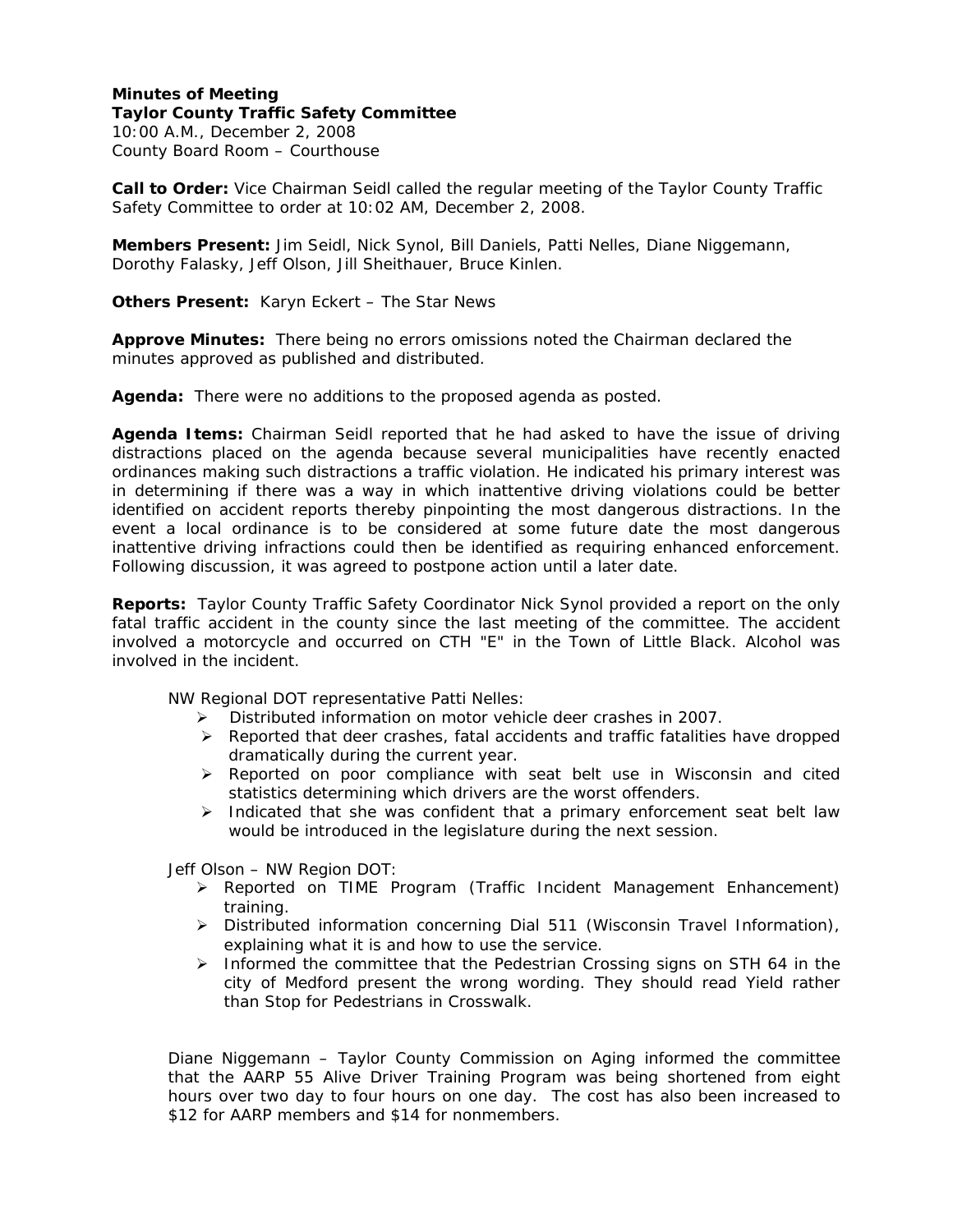**Meeting Schedule:** Traffic Safety Committee meetings for CY 2009 are scheduled on:

March 3 June 2 September 1 December 1

Unless otherwise reported, all meetings shall begin at 10:00 AM in the County Board Room of the Taylor County Courthouse.

**Adjournment:** There being no further business Chairman Seidl declared the meeting adjourned at 10:37 AM, Dec 2, 2008.

Respectfully submitted:

JAMES G. SEIDL Acting Secretary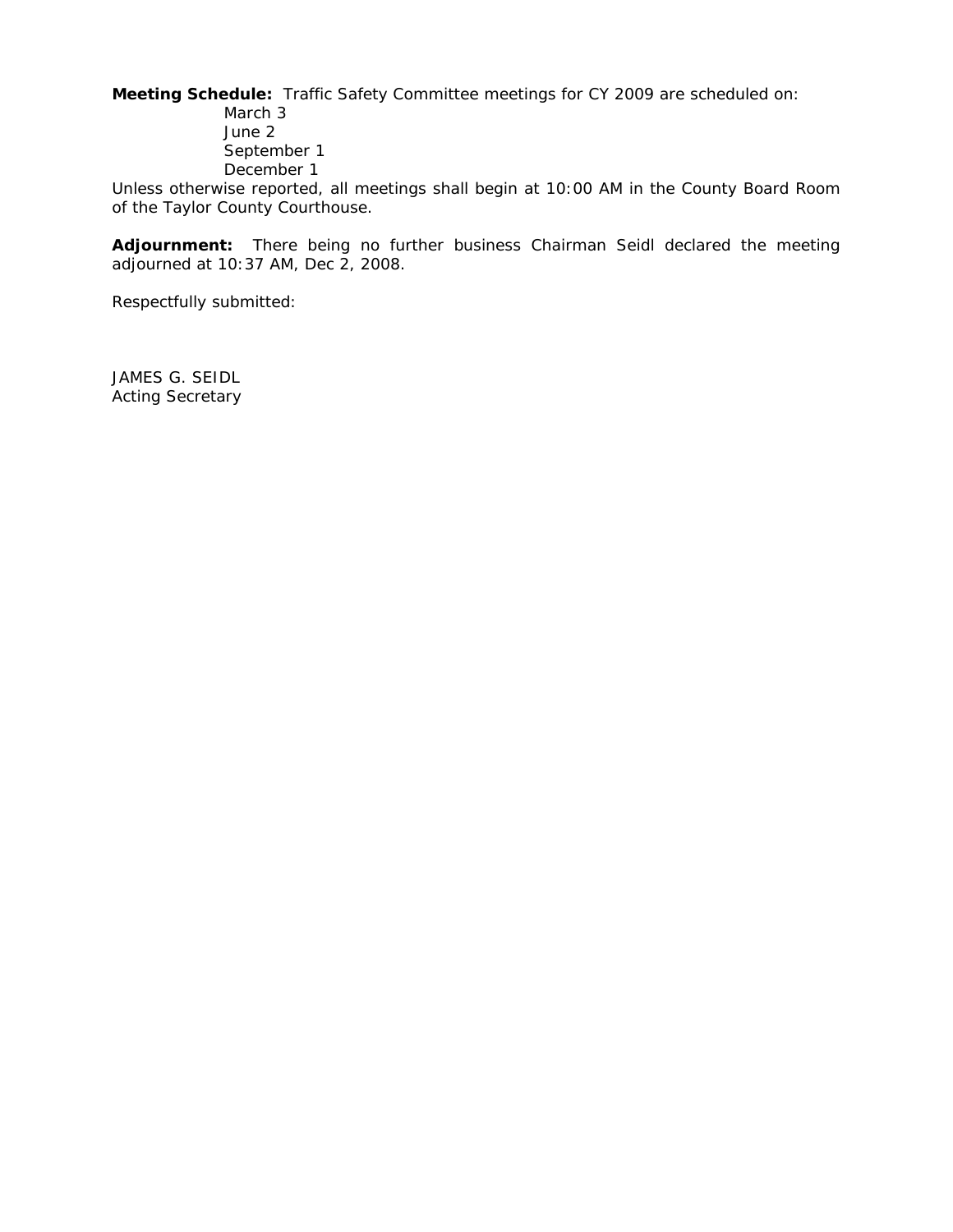## **Taylor County Traffic Safety Committee**

September 2, 2008 3<sup>rd</sup> Floor Courtroom, Taylor County Courthouse

**Call Meeting to Order:** Acting Chairman Jim Seidl called the meeting to order at 10:00 a.m.

**Members Present:** Jess Sackmann, Jim Seidl, Ron Bohn, Nick Synol, Patti Nelles, Dorothy Falasky, Diane Niggemann, Jeff Olson, Tim Mason, Bill Daniels, and Jill Scheithauer

**Approve Minutes:** Motion by Niggemann/Falasky and carried to approve the minutes of the June 3, 2008 meeting.

An election of officers took place. The following officers were elected:

 Chairman – Incoming Highway Commissioner Vice Chairman – Jim Seidl Secretary – Incoming Highway Commissioner

Taylor County Traffic Safety Coordinator Sergeant Nick Synol reported on two Taylor County traffic fatalities – a one car crash on STH 102 and a car versus pedestrian on STH 13.

Northwest Region Transportation Safety Coordinator Patti Nelles reported statewide traffic fatalities are down from past years. She also presented information regarding seatbelt usage. Jim Seidl proposed drafting a letter regarding enforcement of seatbelt laws and inattentive driving (eating, drinking and cell phone usage, etc.) to be sent to legislators. This will be presented at next meeting.

WISDOT Traffic Engineer Tim Mason announced that this would be his last meeting as he has taken a different job. Jeff Olson from WISDOT will replace him on the committee.

Jeff Olson reported on the T.I.M.E. Program (Traffic Incident Management Enhancement). Future trainings will be announced.

Diane Niggemann from the Taylor County Commission on Aging discussed a study to be conducted on transportation needs in Taylor County.

Jess Sackmann, Interim Highway Commissioner, reported that detours are still in effect due to various projects in Taylor County. He also reported on the increased amount of heavy truck traffic on CTH C and CTH M due to the 30 ton posting on the STH 64 Goodrich bridge.

**Next Committee Meeting:** December 2, 2008 at 10:00 a.m.

**Adjournment:** Motion by Bohn/Falasky and carried to adjourn at 10:25 a.m.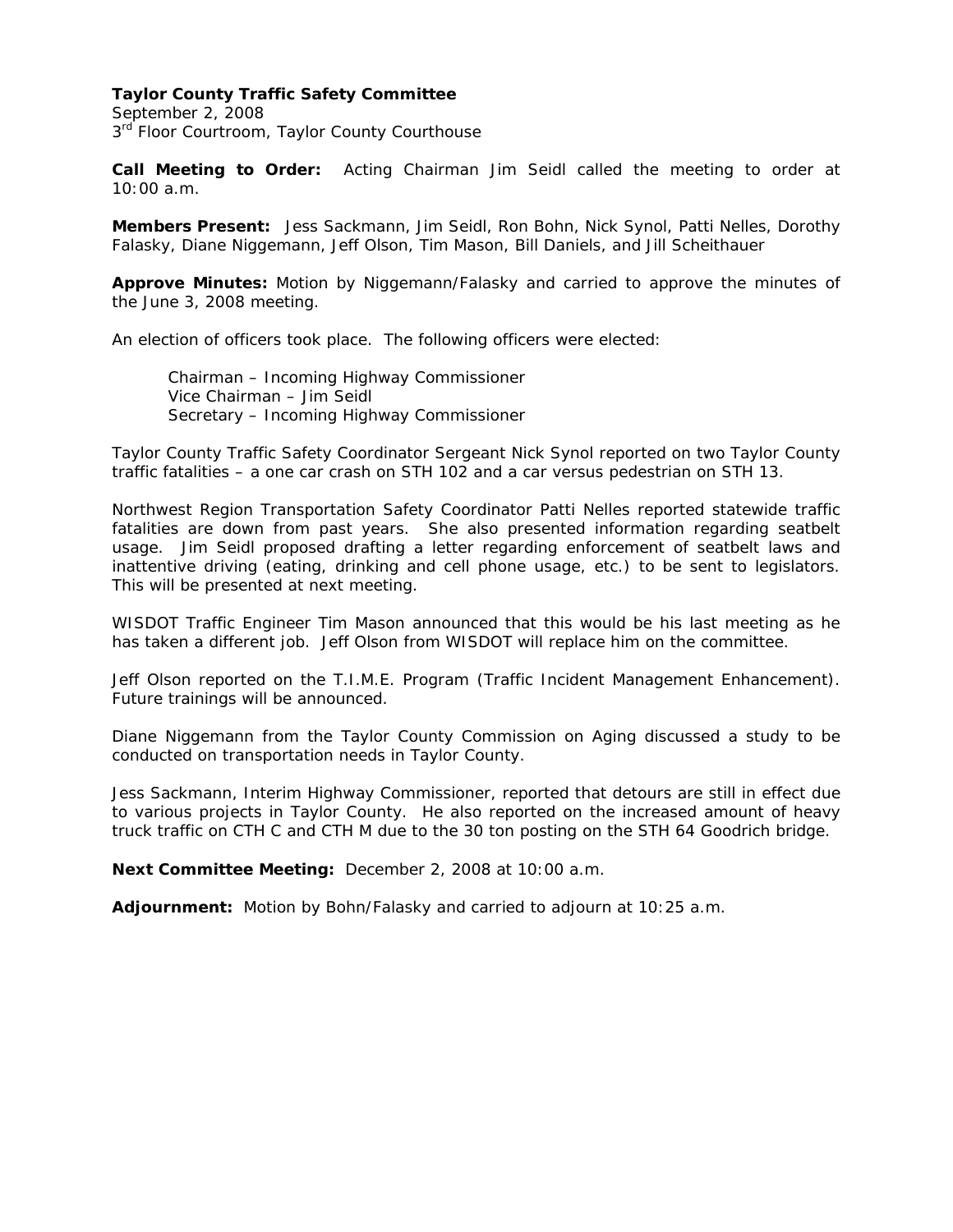## **Taylor County Traffic Safety Committee**

June 3, 2008  $3<sup>rd</sup>$  Floor Courtroom, Taylor County Courthouse

**Call Meeting to Order:** Acting Chairman Jess Sackmann called the meeting to order at 10:00 a.m.

**Members Present:** Jess Sackmann, Jill Scheithauer, Dorothy Falasky, Diane Niggemann, Patti Nelles, Nick Synol, Tim Ludwig, and Tim Mason

**Approve Minutes:** Motion by Niggemann/Falasky and carried to approve the minutes of the March 4, 2008 meeting.

Motion by Falasky/Ludwig and carried to table election of new officers until the next meeting due to lack of attendees.

Taylor County Sheriff Sergeant Nick Synol reported on a car versus deer fatality on County Road E by Perkinstown Avenue on May 23.

Discussion of proposed round-a-bouts in the City of Medford took place. A public informational meeting will be held at the Medford City Hall on June 26, 2008 from 3:30 to 6:30.

WISDOT Traffic Engineer Tim Mason reported on the traffic crash history for State Highway 64 between County Road Q and Gibson Street. There have been 40 crashes which creates a crash rate of 170. The statewide average is 114 for rural areas and 248 for urban areas.

Northwest Region Transportation Safety Coordinator Patti Nelles reported that statewide traffic fatalities are lower this year. She presented information on the Spring Click-It–or-Ticket Program and the Fall Alcohol and Driving Program which will take place around Labor Day. Ms. Nelles also distributed pamphlets on organ donation; warnings for Adopt-A-Highway volunteers regarding drug waste and other hazardous materials; an advisory on the increasing numbers of motorcycles, mopeds, scooters and bicycles expected to be on the road; and laws that were passed and bills that failed in 2007-2008.

Mr. Sackmann questioned the traffic safety history of the intersection of County Roads O and E. Sergeant Synol reported that it hasn't been a problem in the last year.

**Next Committee Meeting:** September 2, 2008 at 10:00 a.m.

**Adjournment:** Motion by Niggemann/Falasky and carried to adjourn at 10:40 a.m.